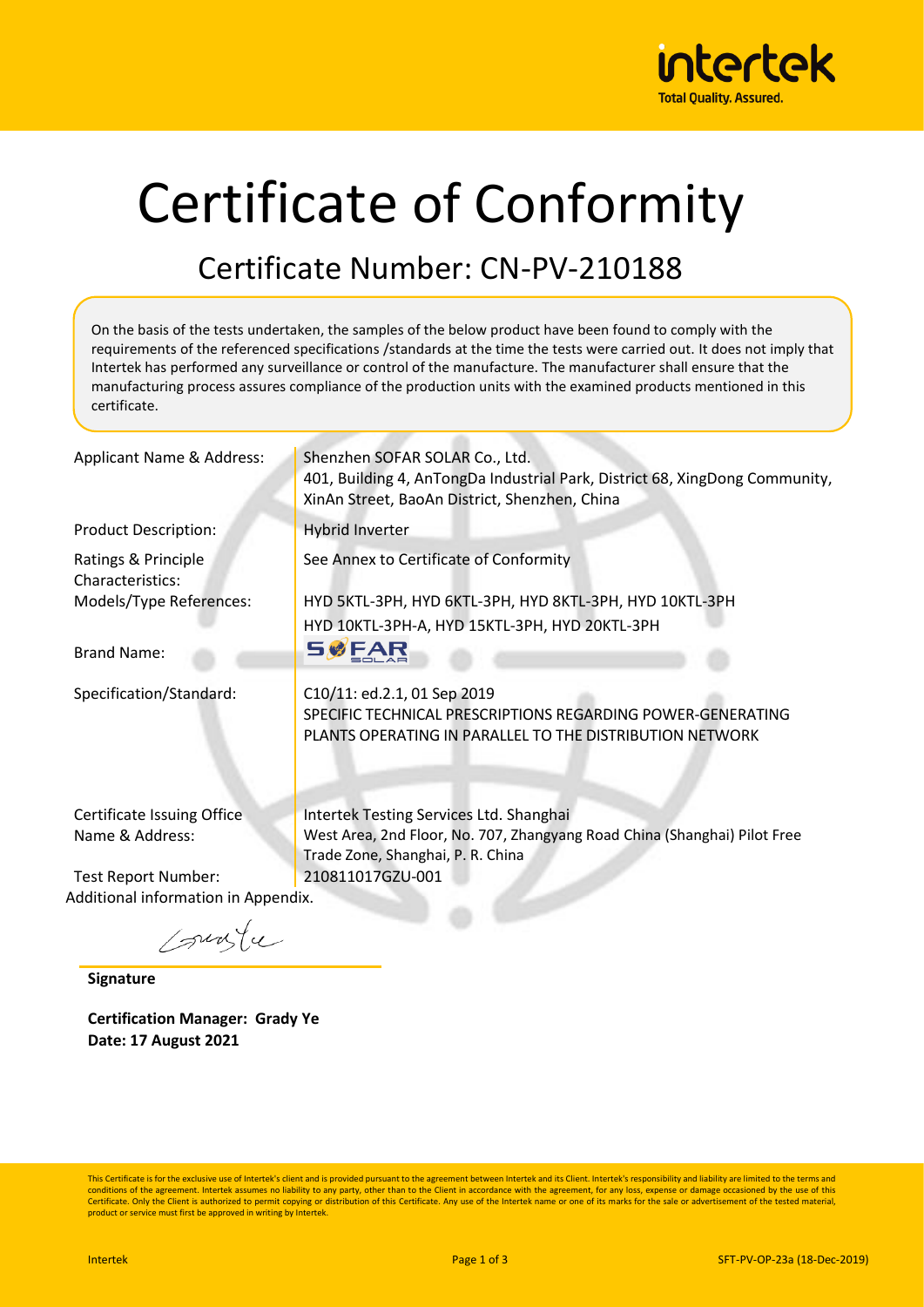

## **APPENDIX: Certificate of Conformity**

**This is an Appendix to Certificate of Conformity Number: CN-PV-210188**

| <b>Model</b><br><b>Specifications</b>             | <b>HYD 5KTL-</b><br>3PH | <b>HYD 6KTL-</b><br>3PH | <b>HYD 8KTL-</b><br>3PH | HYD 10KTL-<br>3PH<br><b>HYD 10KTL-</b><br>3PH-A                                      | HYD 15KTL-<br>3PH   | HYD 20KTL-<br>3PH   |  |  |  |  |
|---------------------------------------------------|-------------------------|-------------------------|-------------------------|--------------------------------------------------------------------------------------|---------------------|---------------------|--|--|--|--|
| Input data (PV)                                   |                         |                         |                         |                                                                                      |                     |                     |  |  |  |  |
| Max. DC voltage                                   | 1000V                   |                         |                         |                                                                                      |                     |                     |  |  |  |  |
| MPP voltage range                                 |                         | 180~960V                |                         |                                                                                      |                     |                     |  |  |  |  |
| No. of MPP trackers                               | $\overline{2}$          |                         |                         |                                                                                      |                     |                     |  |  |  |  |
| Max. input current per<br>MPP trackers            |                         | 12.5/12.5A              |                         |                                                                                      | 25/25A              |                     |  |  |  |  |
| Max. short-circuit<br>current per MPP<br>trackers |                         | 15A/15A                 |                         |                                                                                      | 25A/25A             |                     |  |  |  |  |
| Output data(/Input data (AC)                      |                         |                         |                         |                                                                                      |                     |                     |  |  |  |  |
| Nominal AC output<br>power                        | 5000W                   | 6000W                   | 8000W                   | 10000W                                                                               | 15000W              | 20000W              |  |  |  |  |
| Max. AC apparent power                            | 5500VA<br>/10000VA      | 6600VA/<br>12000VA      | 8800VA/<br>16000VA      | 10000VA<br>(for HYD<br>10KTL-3PH-<br>A);11000VA<br>(for HYD<br>10KTL-3PH)<br>20000VA | 16500VA/<br>30000VA | 22000VA/<br>40000VA |  |  |  |  |
| Nominal AC voltage                                | 3W+N+PE, 230V/400V;     |                         |                         |                                                                                      |                     |                     |  |  |  |  |
| AC grid frequency                                 | 50Hz;                   |                         |                         |                                                                                      |                     |                     |  |  |  |  |
| Max. current                                      | 8A/15A                  | 10A/17A                 | 13A/24A                 | 16A/29A                                                                              | 24A/44A             | 32A/58A             |  |  |  |  |
| Power factor                                      | 1(adjustable $+/-0.8$ ) |                         |                         |                                                                                      |                     |                     |  |  |  |  |

This Certificate is for the exclusive use of Intertek's client and is provided pursuant to the agreement between Intertek and its Client. Intertek's responsibility and liability are limited to the terms and conditions of t